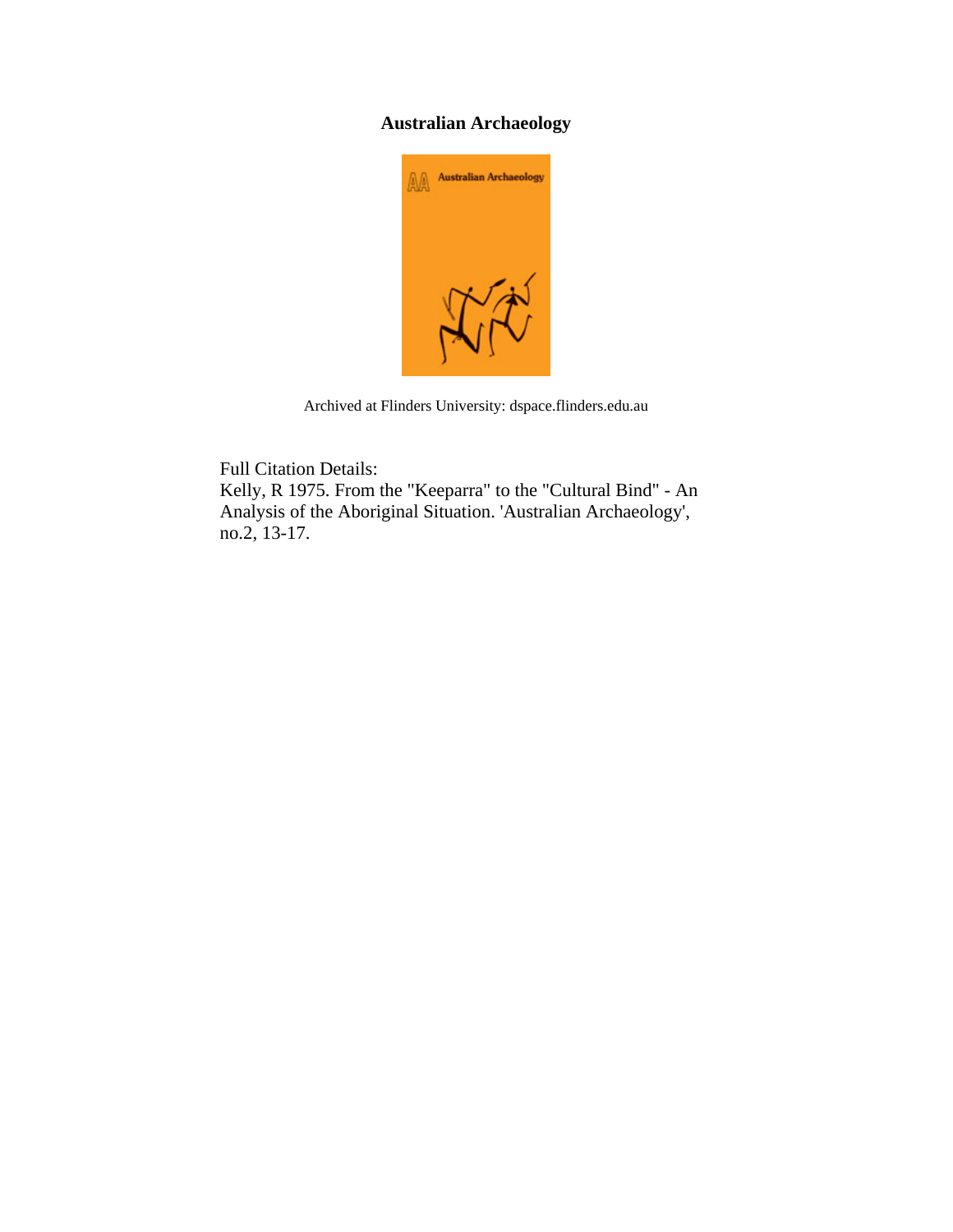## FROM THE 'KEEPARRA' TO **THE** 'CULTURAL BIND' - AN ANALYSIS OF **THE** ABORIGINAL SITUATION

In this paper I will endeavour to explain a very difficult situation that we, the Mission Aborigines have been put in since the establishment **oE** the Mission environments. **My**  theory is that we Mission Aborigines have been unconsciously rejecting **the** Western man's education for fear we would be proven failures in absorbing it. I believe we must try to feed in some of our own education into the school system. By doing this we will gain pride in ourselves and our race and we will gain a sense of knowing who we are and what we hope to achieve out of life. This result can only be achieved when both white and black gain respect for each other. For us to gain respect for white people, we must be respected as human beings. Only then will we respond to white people's offerings.

In the early 1880's we, the peaple of the Thungetti tribe, Macleay River, mid-north coast of New South Wales, were forced to live on the State Government mission at Bellbrook, thirty-five miles west of Kempsey. This type of mission was set up by the New South Wales State Government. **The** body at that time was known as the Aborigines Protection Board. There was also a church involved but I forget which denomination. The Seventh Day Adventist church was also involved but they came much later.

When these missions were first established, many people believed they were set up for the protection of the Aboriginal people. It was about this time many massacres had taken place and the tribes were getting smaller each day. So the Government acted by establishing the Aboriginal Protection Act. Although these missions provided some kind of protection for our people from extinction, it is obvious the missions were used to bring our people under control. Once our people were on these missions it was safe for the white farmers to squat on land that was rightfully ours. When this happened our people were facing depression. They no longer had free access to the hundreds of square miles of tribal land they once proudly roamed. They were now confined to ninety acres.

Because of this, the will to be self-supporting was now lost. So the Government introduced rations and hand-outs to our people, again taking away the will to be self-supporting. Of course, there were some people who wanted to break away from this style of life but were afraid to do so because they feared what might happen to them. So they accepted this style of life.

Only certain people were allowed to leave the mission with the manager's approval. No Aboriginal strangers were allowed to camp near these missions. No one was let in or out without a white man's consent. Under these conditions it was impossible for any of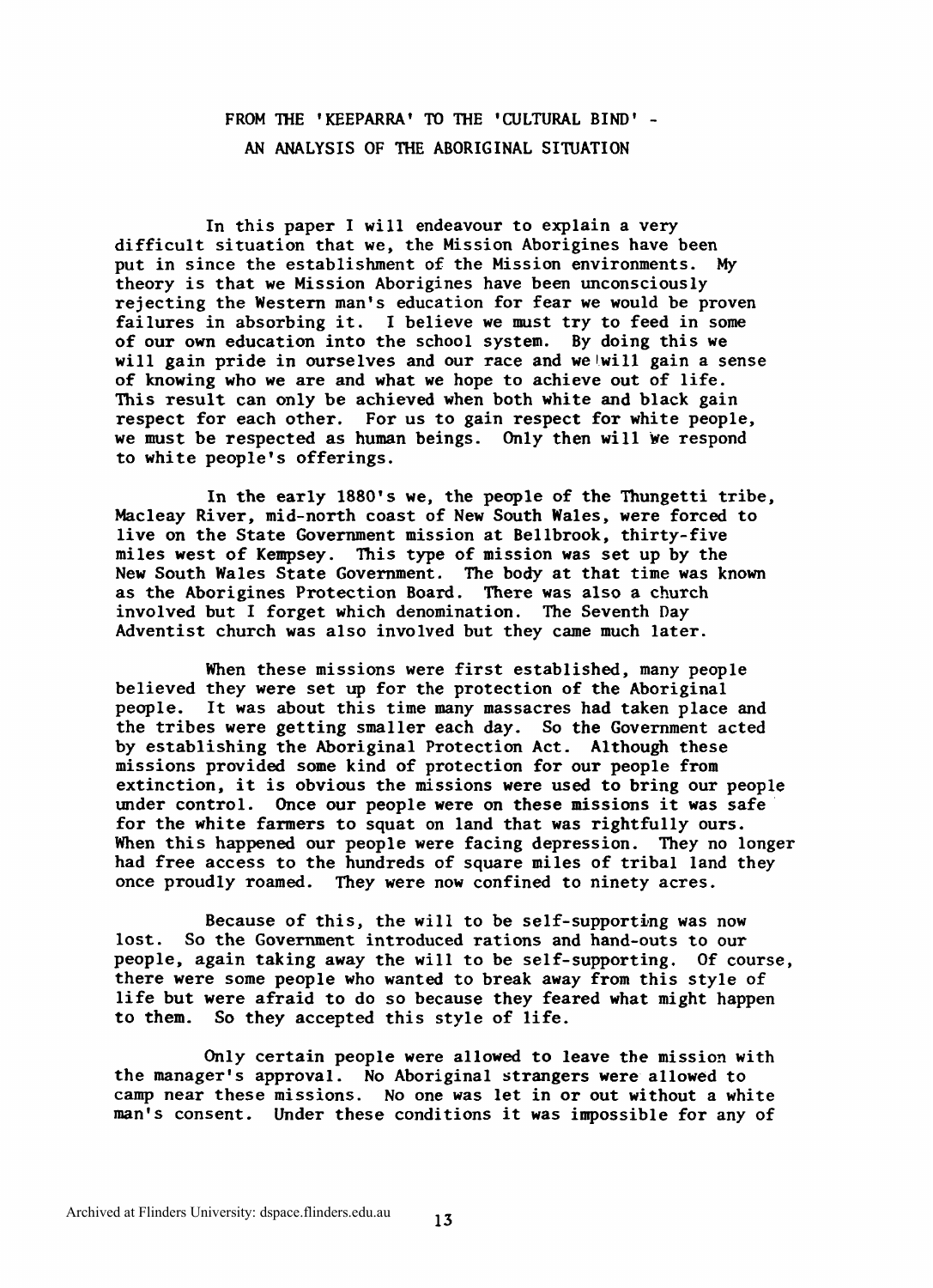us to feel proud of ourselves, and our Aboriginal knowledge quickly began to fade away. The last of the initiations to be performed in our tribe was held in the late 1930's. Many of the old fullyinitiated men were now dying without passing on the information to the un-initiated men. We were now in a cultural bind.

When I think back over the years and what I have been told of our past, it seems we Aborigines have stood looking towards the white man's education on the far horizon and unconsciously asking ourselves how much of this education do we really need. I guess we all know we would have had to drop our own culture and education to fit into the white man's way of life, and because of this, we were now thrown into a cultural bind. Our unconscious bind was: could we afford to lose all of our past Aboriginal knowledge just to absorb something belonging to people who weren't going to accept us anyway? **Or** should we absorb our own traditional form of education fully? In sorting out this bind we had little choice. So we became stuck in this bind, and drifted along doing neither. In my own lifetime, I am sorry to say that many of the old people were now dying without passing on the language and culture. In a way this sorted out the problem for us without us ever making a conscious decision. We were now on the road to trying to absorb the western man's education.

To me it seemed we were stuck out in a desert looking towards the far horizon. Every step we took forward in absorbing the western man's education, that horizon moved away in the same direction. This continued for the last forty years, and then we began to pick up pace. For me who left school twenty years ago, the pace had just begun to quicken over the last couple of years at school. For the first time in my life I had come in contact with a qualified teacher, someone who could see some value in me as a person, so I began to learn.

Over the last fifteen years, the kids at school have begun to absorb the western man's education more rapidly still. Some of them gained university degrees, and then proportionally more of them. Many of them have absorbed it to the extent where they are not recognised as Aborigines any more - either by whites, by themselves, or by their **own** people whom they have left behind. Now for them this distant horizon was at least coming nearer, but again the western man's education raised a new obstacle - this time a system that is workable for highly-educated people only. Even the best of our western-educated people found it difficult to keep up with the rapid change. Even the better-educated whites have had to run to stand still in their own system, so naturally it would be hard for us. Those of us who have stood up against the white social system have been marked out as radical idiots, because we refused to be pushed into something we felt was not catering for the rest of our people.

Now we are really in a new bind. The bind I see myself in is: what should I do about what is left of **our** tribal culture? Should I push my children into absorbing a white man's system which seems destined to fail them? The migrants who have their own culture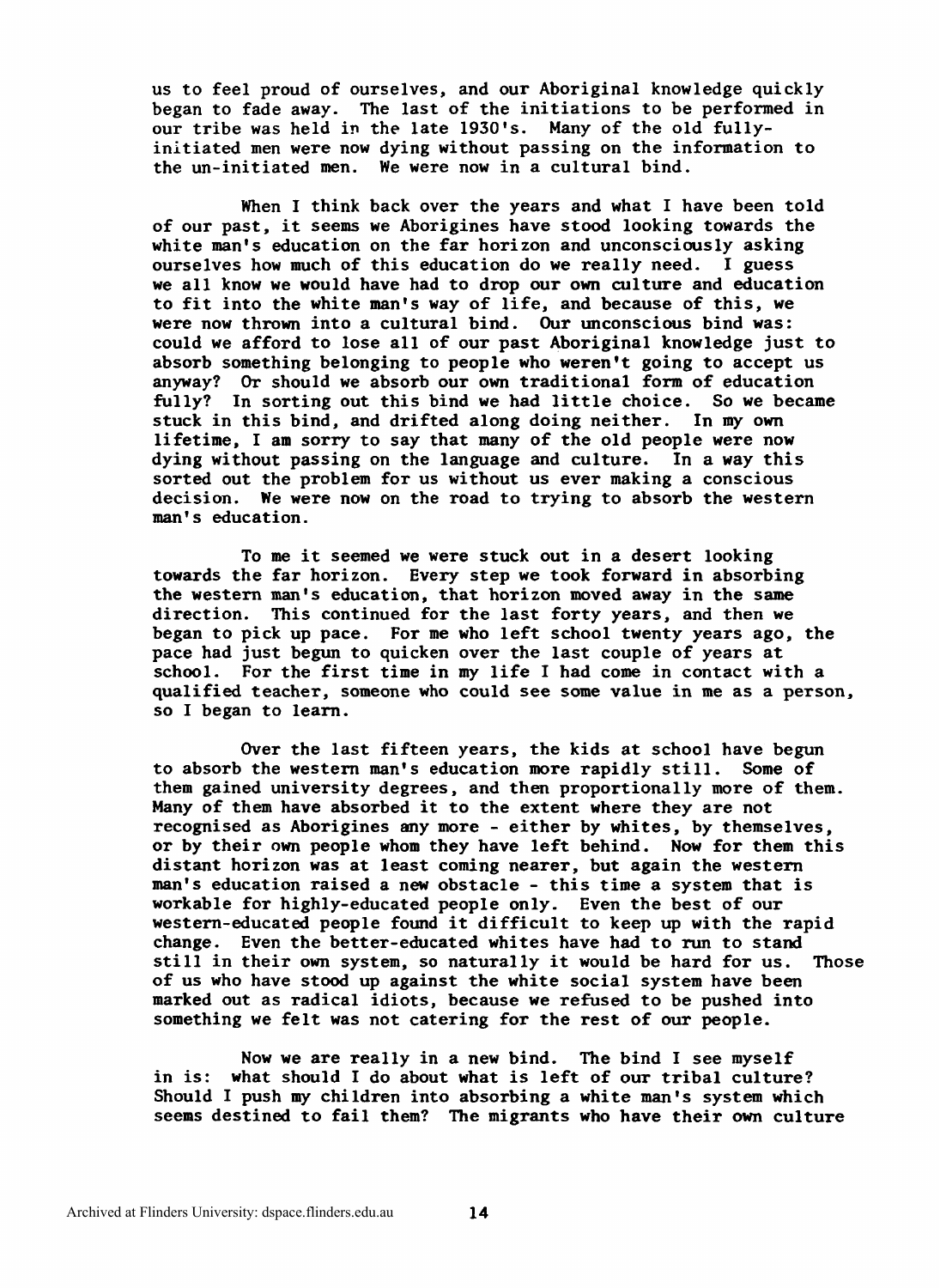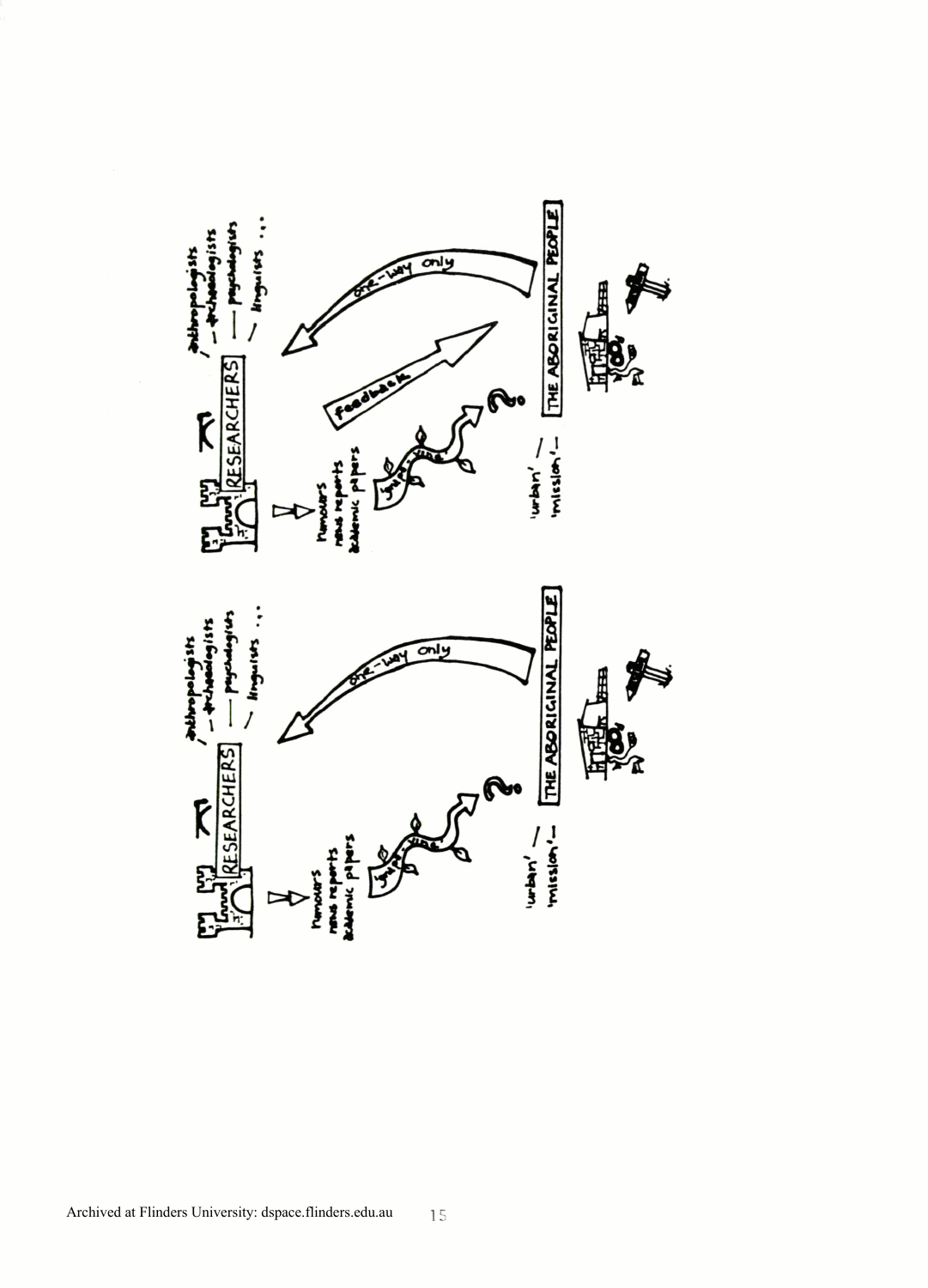and community system seem to be so far in front of us. They have strength because if they fail in the white Australian system, they can fall back on their own. So we must also have our own. I look at it this way though: we Aborigines have no real alternative of our own, unless we do something active about the problem right away.

I feel we need to get all our people to become knowledgeable about Aboriginal history and culture - things that only a few of us seem to be interested in at present. To get them interested and knowledgeable, we have to make sure first that the knowledge is preserved in its Aboriginal meaning and then fed back into the people generally. I see this as the task of the Sacred Sites Survey which we are undertaking in **N.S.W.** No doubt our bosses at the Institute of Aboriginal Studies think the knowledge has been well preserved, but I think that although they have the facts they do not have the true Aboriginal meaning. They are only preserving a white man's interpretation - about as good as our understanding of what it is to be as Eskimo. I see the job of people like us on the Survey of Aboriginal Sites to be that of collecting the meaning as well as the facts, and then trying to find a way to give that complete understanding to all our people. Then we will have the same security as all the other people living in Australia.

The first problem blocking the way towards this at the present is to encourage white anthropologists, archaeologists and linguists in their 'ivory towers' to give direct feedback to the people they have obtained their material from. The way it has been in the past, all of these 'ivory tower' people have had direct communication with their informant, but no actual feedback has been received by the informant as to what has been done with the information, or whether the real Aboriginal meaning of the facts gathered has been understood. So far, whenever the grassroots Aborigines on the mission receive any feedback material, it is only either via the 'grapvine' or out of newspapers, and usually mixed up or misinterpreted along the way by urban Aborigines. Urban Aborigines have very little more understanding of these tribal matters than white society generally. **When** garbled information reaches the mission, what happens? In my experience, the informants are annoyed and switch off from providing any further information. It makes things very difficult for sincere researchers when they move into the field at any time after that. It often takes many visits to get these people to respond again.

What I feel should have happened was as I stated before: white anthropologists, archaeologists and linguists must return to the people they took the information from, tell them what they have done with it and where it can be found in the future. Most importantly they should make sure that the Aboriginal meaning is correct. Then only do I think the informants will be satisfied and keep on co-operating .

The next block to be overcome is the white education system, which has not accepted the need for Aboriginal kids to be educated in their own history and the significance of those less-sacred sites which it is proper they should know about - e.g. rock engravings,